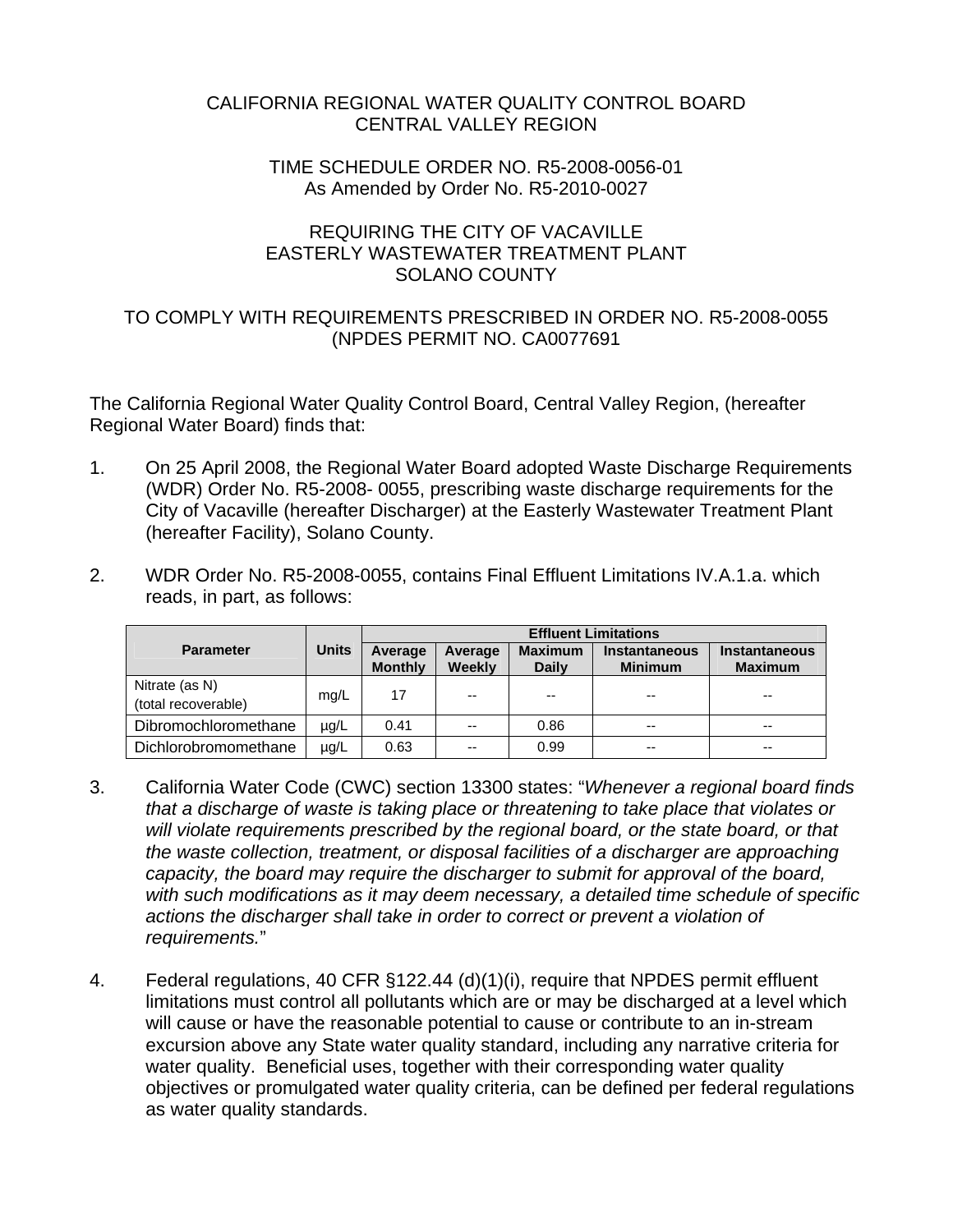- 5. In accordance with CWC section 13385(j)(3), the Regional Water Board finds that, based upon results of effluent monitoring, the Discharger is not able to consistently comply with the new effluent limitations for nitrate, dibromochloromethane and dichlorobromomethane. These limitations are new requirements that become applicable to the Order after the effective date of adoption of the waste discharge requirements, and after July 1, 2000, for which new or modified control measures are necessary in order to comply with the limitations, and the new or modified control measures cannot be designed, installed, and put into operation within 30 calendar days.
- 6. Immediate compliance with these new effluent limitations for nitrate, dibromochloromethane, and dichlorobromomethane are not possible or practicable. The Clean Water Act and the California Water Code authorize time schedules for achieving compliance.
- 7. On 15 February 2007 and on 12 November 2009, the Discharger submitted justification for a compliance schedule for nitrate, and dibromochloromethane and dichlorobromomethane, respectively, which included: (a) documentation that diligent efforts have been made to quantify pollutant levels in the discharge and the sources of the pollutant in the waste stream; (b) documentation of source control measures and/or pollution minimization measures efforts currently underway or completed; (c) a proposal for additional or future source control measures, pollutant minimization actions, or waste treatment (i.e., facility upgrades) with projected time schedules to achieve compliance with final effluent limitations; and (d) a demonstration that the proposed schedule is as short as practicable. Therefore, this Order provides a time schedule for the Discharger to develop, submit, and implement methods of compliance, including utilizing pollution prevention activities, conducting site specific studies to develop site specific water quality objectives, conducting Use attainability analysis to determine if the MUN designation is appropriate in New Alamo Creek, or constructing necessary treatment facilities to meet the new effluent limitations or require modification of the effluent limitations for nitrate, dibromochloromethane and dichlorobromomethane.
- 8. WDR Order No. R5-2008-0055 also contains, in part, the following interim limits that are in effect through the 17 May 2010.

| <b>Parameter</b>     |              | <b>Effluent Limitations</b> |                   |                         |                                        |                                 |
|----------------------|--------------|-----------------------------|-------------------|-------------------------|----------------------------------------|---------------------------------|
|                      | <b>Units</b> | Average<br><b>Monthly</b>   | Average<br>Weekly | <b>Maximum</b><br>Daily | <b>Instantaneous</b><br><b>Minimum</b> | Instantaneous<br><b>Maximum</b> |
| Dibromochloromethane | $\mu q/L$    | $-$                         | $-$               | 14                      | $\sim$ $\sim$                          | $\sim$ $\sim$                   |
| Dichlorobromomethane | $\mu q/L$    | $-$                         | $-$               | 43                      | $\sim$ $\sim$                          | $- -$                           |

# **Interim Effluent Limitations (CTR)**

9. Since the adoption of WDR Order No. R5-2008-0055 and TSO No. R5-2008-0056, the Discharger has performed monitoring studies to confirm that compliance with the final effluent limitations for dibromochloromethane and dichlorobromomethane in WDR Order No. R5-2008-0055 cannot be attained with current facilities. The Discharger conducted a use attainability analysis (UAA) for the downstream receiving waters.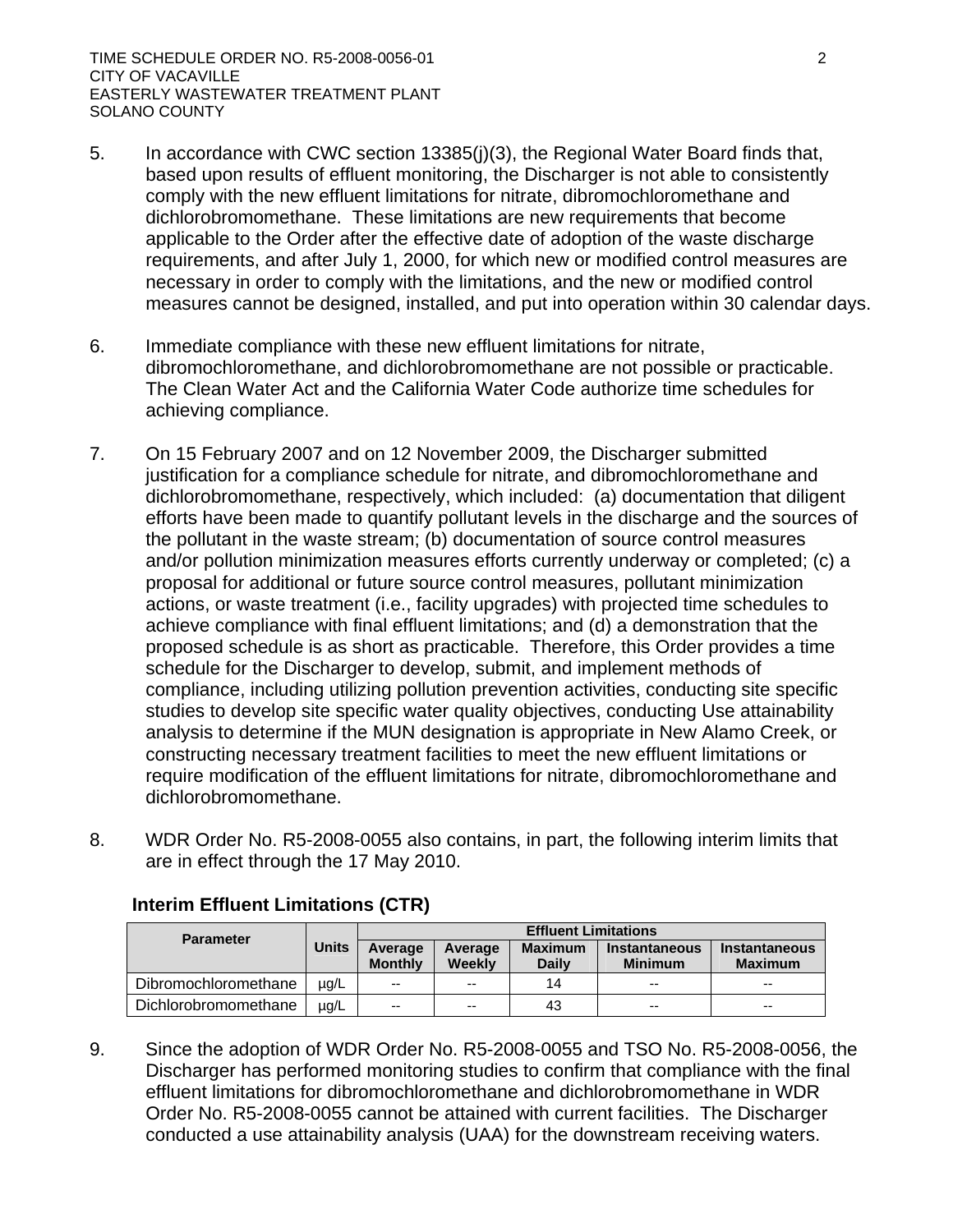Based on the results of the UAA, the Discharger has chosen to pursue a Basin Plan amendment to establish site-specific water quality objectives applicable to the downstream receiving waters (i.e., New Alamo Creek and Ulatis Creek). The proposed site-specific objectives are currently being drafted by Central Valley Water Board staff as an amendment to the Basin Plan. The adoption of the site-specific objects, as proposed, would result in the removal of the effluent limitations for dibromochloromethane and dichlorobromomethane in WDR Order No. R5-2008-0055. Therefore, in the interim, the Discharger requests additional time to complete the Basin Plan amendment process, or complete upgrades to the Facility, as necessary.

10. On 22 October 2008, as required in Order No. R5-2008-0055, the Discharger submitted a work plan and schedule for completion of an electrical conductivity (EC) and pH study to evaluate site-specific water quality objectives to protect the agricultural beneficial uses of the receiving water. However, since the adoption of WDR Order No. R5-2008-0055, several developments pertaining to salinity have occurred regarding approaches to determining applicable salinity standards in Central Valley receiving waters. The developments include the CV-SALTS efforts initiated by the Central Valley Water Board, and the State Water Resources Control Board's reevaluation of salinity standards in the South Delta as described in the report by Dr. Hoffman, "Salt Tolerance of Crops in the Southern Sacrament-San Joaquin Delta." The Discharger, in order to be consistent with the approaches that are being developed under these two efforts, has requested additional time to revise its work plan, if necessary, and to extend the due date for submittal of the final study report to April 2015.

## **Mandatory Minimum Penalties**

- 11. CWC section 13385(h) and (i) require the Regional Water Board to impose mandatory minimum penalties (MMPs) upon dischargers that violate certain effluent limitations. CWC section 13385(j) exempts certain violations from the mandatory minimum penalties. CWC section 13385(j)(3) exempts the discharge from mandatory minimum penalties "*where the waste discharge is in compliance with either a cease and desist order issued pursuant to Section 13301 or a time schedule order issued pursuant to Section 13300, if all the [specified] requirements are met……… For the purposes of this subdivision, the time schedule may not exceed five years in length…..*"
- 12. By statute, a Cease and Desist Order or Time Schedule Order may provide protection from MMPs for no more than five years. Compliance with this Order exempts the Discharger from mandatory penalties for violations of effluent limitations for nitrate, dibromochloromethane, and dichlorobromomethane, only, in accordance with CWC section 13385(j)(3). Protection from MMPs for the effluent limitations for nitrate begins on 25 April 2008 and may not extend beyond 25 April 2013. The Central Valley Water Board has not previously issued an Order to provide MMP protection from exceedance of dibromochloromethane and dichlorobromomethane for this facility. Therefore, compliance with this Order exempts the Discharger from mandatory penalties for violations of the final effluent limitations for dibromochloromethane and dichlorobromomethane in accordance with CWC section 13385(j)(3). Protection from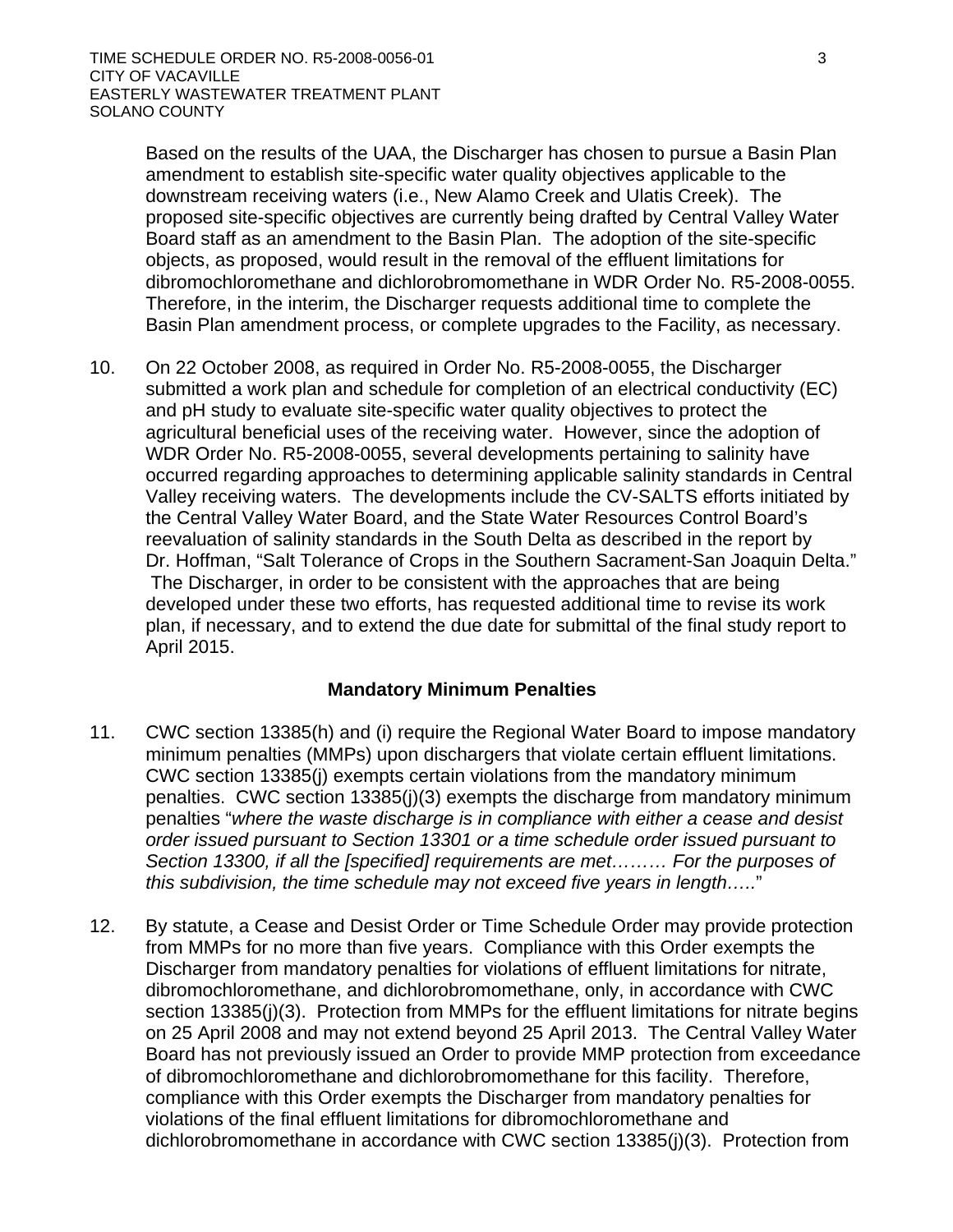MMPs begins on 18 March 2010 and may not extend beyond the compliance schedule listed in this Order (i.e., 1 March 2015).

13. Since the time schedules for completion of action necessary to bring the waste discharge into compliance exceeds 1 year, this Order includes interim requirements and dates for their achievement. The time schedules do not exceed 5 years.

The compliance time schedules in this Order include interim performance-based effluent limitations for nitrate, dibromochloromethane and dichlorobromomethane. The interim effluent limitations consist of a maximum daily effluent concentration derived using sample data provided by the Discharger. The interim limitations for dibromochloromethane, and dichlorobromomethane in WDR Order No. R5-2008-005 are re-established in this Order and they are based on the current plant performance.

In developing the interim limitations, when there are ten sampling data points or more, sampling and laboratory variability is accounted for by establishing interim limits that are based on normally distributed data where 99.9% of the data points will lie within 3.3 standard deviations of the mean (*Basic Statistical Methods for Engineers and Scientists, Kennedy and Neville, Harper and Row*). Therefore, the interim limitations in this Order are established as the mean plus 3.3 standard deviations of the available data. Where actual sampling shows an exceedance of the proposed 3.3-standard deviation interim limit, the maximum detected concentration has been established as the interim limitation. When there are less than 10 sampling data points available, the *Technical Support Document for Water Quality- Based Toxics Control* ((EPA/505/2-90- 001), TSD) recommends a coefficient of variation of 0.6 be utilized as representative of wastewater effluent sampling. The TSD recognizes that a minimum of 10 data points is necessary to conduct a valid statistical analysis. The multipliers contained in Table 5-2 of the TSD are used to determine a maximum daily limitation based on a long-term average objective. In this case, the long-term average objective is to maintain, at a minimum, the current plant performance level. Therefore, when there are less than ten sampling points for a constituent, interim limitations are based on 3.11 times the maximum observed effluent concentration to obtain the daily maximum interim limitation (TSD, Table 5 2). Derivation of these interim limitations is summarized below:

14. The Regional Water Board finds that the Discharger can undertake treatment plant measures to maintain compliance with the interim limitations included in this Order. Interim limitations are established when compliance with the final effluent limitations cannot be achieved by the existing discharge. Discharge of constituents in concentrations in excess of the final effluent limitations, but in compliance with the interim effluent limitations, can significantly degrade water quality and adversely affect the beneficial uses of the receiving stream on a long-term basis. The interim limitations, however, establish an enforceable ceiling concentration until compliance with the effluent limitation can be achieved.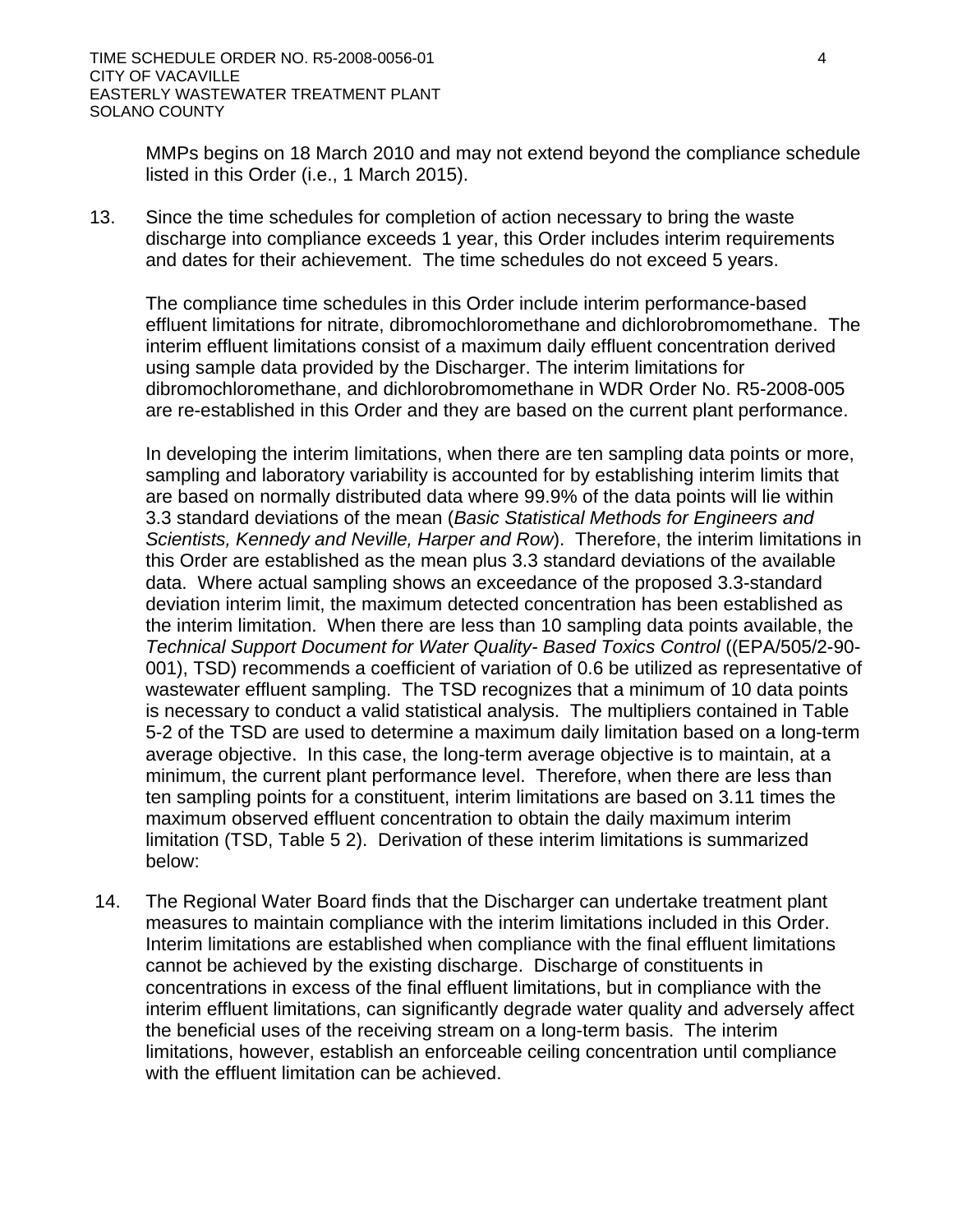### **Other Regulatory Requirements**

- 15. On 25 April 2008, and on 18 March 2010, in Sacramento, California, after due notice to the Discharger and all other affected persons, the Board conducted public hearings at which evidence was received to consider a Time Schedule Order and the amended Time Schedule Order, respectively, under CWC section 13300 to establish a time schedule to achieve compliance with waste discharge requirements.
- 16. The issuance of this Order is not a "project" as defined by the California Environmental Quality Act (Public Resources Code, Section 21000, *et seq*.) (CEQA), and does not have the potential to cause a significant adverse impact on the environment (Title 14 CCR section 15061(b)(3)). This Order enforces preexisting requirements to improve the quality of ongoing discharges that are part of the CEQA "baseline"; and includes interim effluent limitations to ensure that discharges do not increase above the CEQA baseline. Any measures to meet effluent limitations are the result of WDRs Order No. R5-2008- 0055 and not this Order. Even assuming the issuance of this Order is a "project" within the meaning of CEQA, issuance of this Order is exempt from the provisions of in accordance with Water Code Section 13389, which exempts the adoption or modification of a NPDES Permit for an existing source. This Order only serves to implement a NPDES permit and is therefore exempt under Section 13389. The issuance of this Order is also exempt under Section 15321(a)(2), Title 14, California Code of Regulations (CCR).
- 17. Any person adversely affected by this action of the Board may petition the State Water Resources Control Board to review this action. The petition must be received by the State Water Resources Control Board, Office of the Chief Counsel, P.O. Box 100, Sacramento, CA 95812-0100, within 30 days of the date on which this action was taken. Copies of the law and regulations applicable to filing petitions will be provided upon request.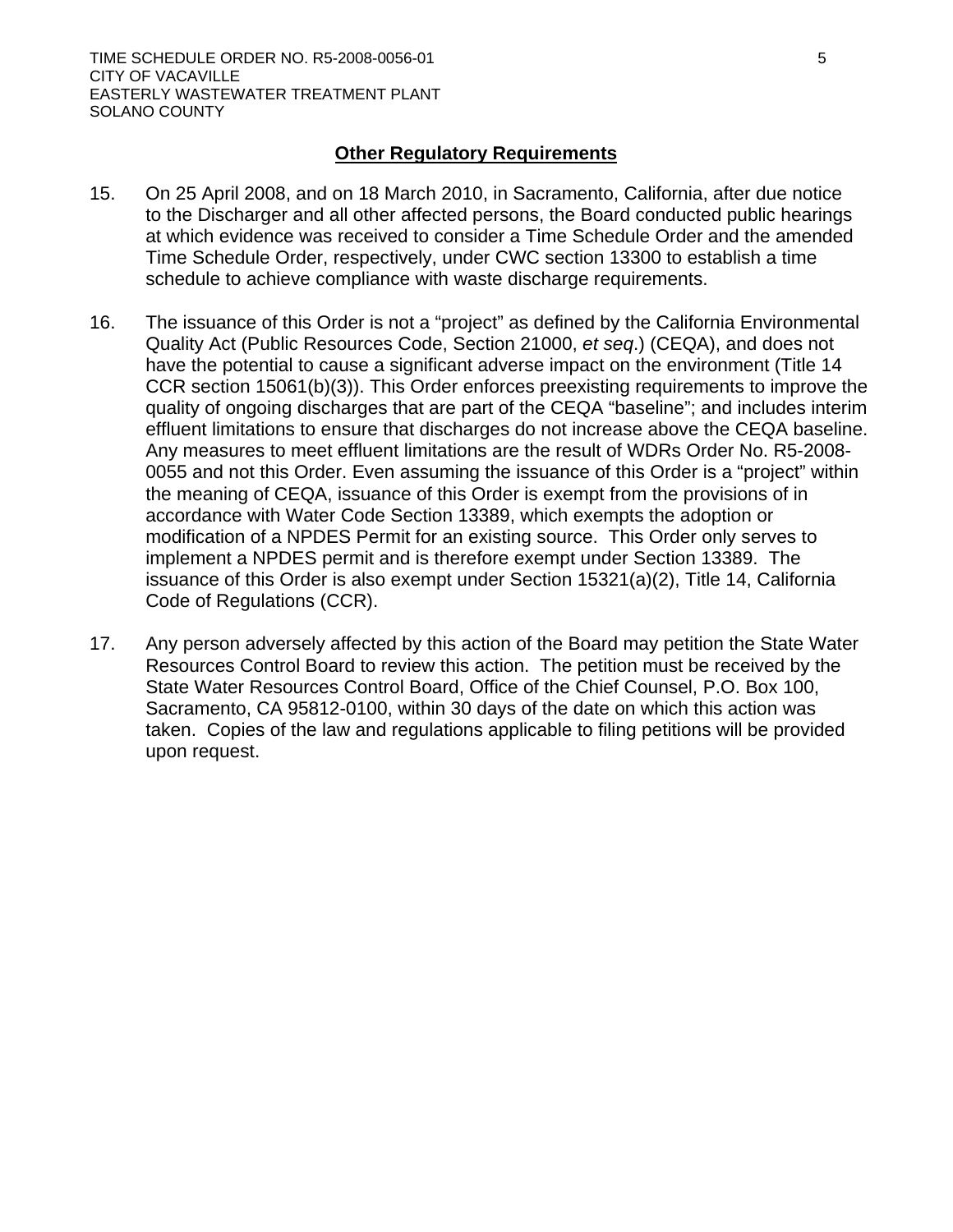### **IT IS HEREBY ORDERED THAT:**

1. The Discharger shall comply with the following time schedule to ensure compliance with the effluent limitations for nitrate, dibromochloromethane, and dichlorobromomethane, contained in WDR Order No. R5-2008-0055 as described in the above Findings:

| a.            | <b>Task</b><br>Submit Method of Compliance Workplan/Schedule for nitrate                                                                  | Date Due<br>Within 6<br>months of<br>adoption of<br>this Order                        |
|---------------|-------------------------------------------------------------------------------------------------------------------------------------------|---------------------------------------------------------------------------------------|
|               | Submit Pollution Prevention plan (PPP) <sup>1</sup> pursuant to CWC section<br>13263.3 for nitrate                                        | Within 6<br>months of<br>adoption of<br>this Order                                    |
|               | Progress Reports <sup>2</sup>                                                                                                             | 1 June<br>annually, after<br>approval of work<br>plan until final<br>compliance       |
|               | Full compliance with effluent limitations for nitrate                                                                                     | 1 May 2013                                                                            |
| $\mathbf b$ . | <b>Task</b>                                                                                                                               | Date Due                                                                              |
|               |                                                                                                                                           |                                                                                       |
|               | Submit Method of Compliance Workplan/Schedule for<br>dibromochloromethane, and dichlorobromomethane                                       | 1 July 2010                                                                           |
|               | Submit Pollution Prevention plan (PPP) <sup>1</sup> pursuant to CWC section<br>13263.3 for dibromochloromethane, and dichlorobromomethane | 1 October 2010                                                                        |
|               | Progress Reports <sup>2</sup>                                                                                                             | 1 September,<br>annually, after<br>approval of work<br>plan until final<br>compliance |

 $1$  The PPP shall be prepared for nitrate, dibromochloromethane and dichlorobromomethane where appropriate, and shall meet the requirements specified in CWC section 13263.3(d)(3).

 $2$  The progress reports shall detail what steps have been implemented towards achieving compliance with waste discharge requirements, including studies, construction progress, evaluation of measures implemented, and recommendations for additional measures as necessary to achieve full compliance by the final date.